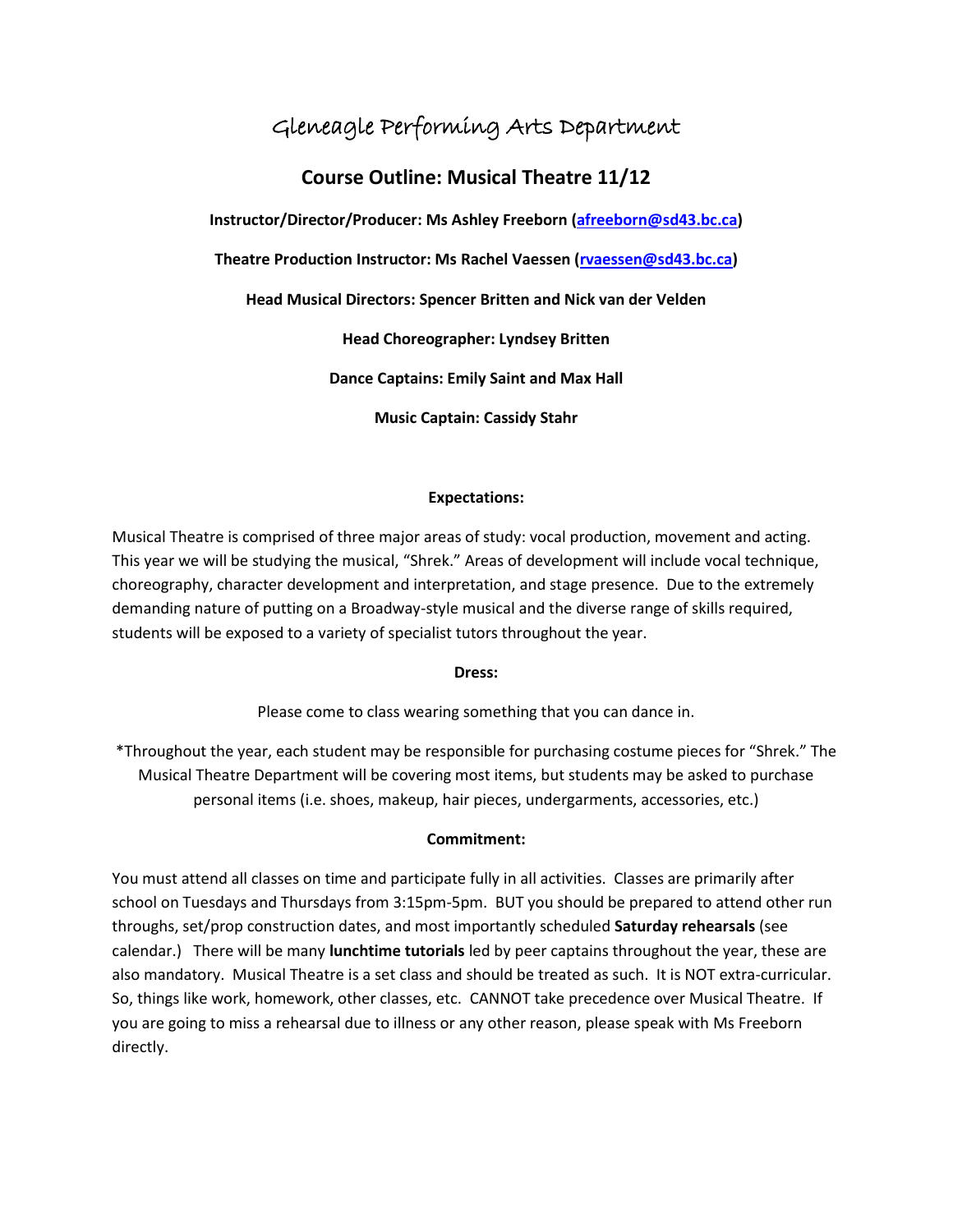Also if you are not able to attend any of the listed performance dates or Saturday rehearsals, please notify Ms Freeborn immediately. The Musical Theatre program at Gleneagle has been developed to offer students a fun and exciting experience that resembles a professional program. It is a tremendous amount of work, but the rewards are great.

\*Performance Dates are:

Matinees- Tuesday May 5<sup>th</sup> 2015, Wednesday May 6<sup>th</sup> 2015, and Thursday May 7<sup>th</sup> 2015

Evenings- Wednesday May  $6<sup>th</sup>$  2015- Friday May  $8<sup>th</sup>$  2015

-Wednesday May  $13^{th}$  2015- Friday May  $15^{th}$  2015

#### **Behaviour:**

We will work in a climate of mutual support and respect. All discussions of student work will be supportive. Negative comments or distracting behavior will not be tolerated. A positive attitude is a MUST! Your tutors vary from talented alumni to dedicated peers. It is extremely important that we thank them for their time and for sharing their wisdom and skills with us by respecting their leadership.

## **Learning Outcomes:**

Students should:

\*Be able to confidently audition, present, and perform in front of others, while encouraging others to do the same.

\*Be able to sing, speak, and use voice to express emotion while improving clarity, strength, range, pitch, and volume.

\*Be able to move freely and with choreography while expressing emotion and character; and move with poise and confidence in a dramatic context for an audience.

\*Have increased knowledge of characterization, blocking, stage business, script interpretation and the rehearsal process.

\*Be able to work effectively within a large and small group setting, and encourage working towards a specific goal.

\*Memorize script, song, movement and blocking for specific target dates.

\*Experience at least one aspect of the various crews, choosing from props, design, construction, makeup, costume, lighting, sound, backstage, publicity, house management, and stage crews.

\*Have an understanding of crew responsibilities and a healthy respect for the total cooperation required within a production team.